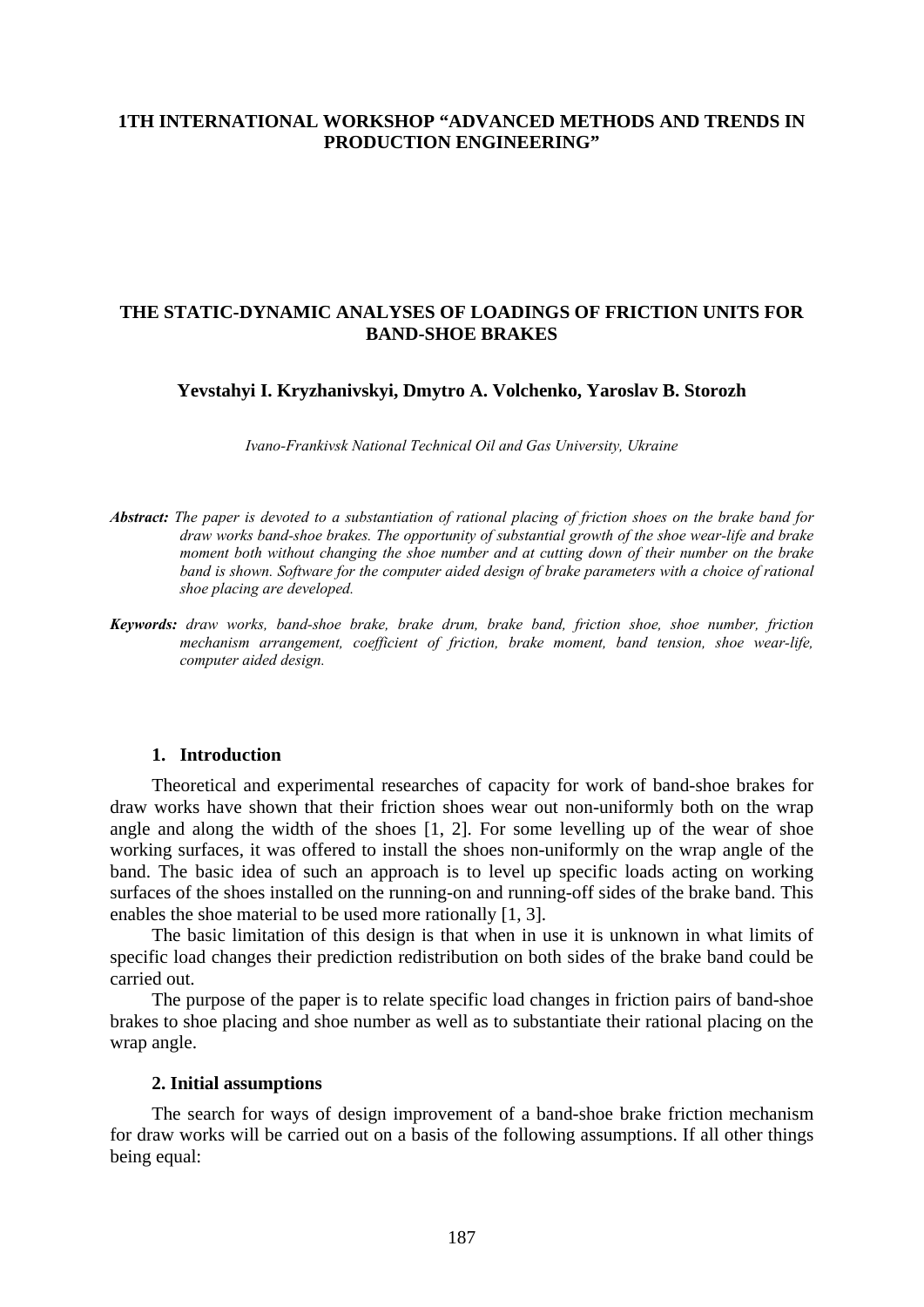$\overline{a}$  friction work and brake moment of the brake practically do not depend on the number of friction shoes placed on the wrap angle;

à the friction work varies in proportion to a wear of the friction shoe material which in its turn varies proportionally to specific pressure in the friction pairs;

à the specific pressure in the friction pairs depends on the number of shoes, their sizes and tension in the brake band. The latter decreases after each shoe in a direction of rotation of the drum, i.e. from the running-on to running-off side of the brake band;

à the specific pressure in the friction pairs decreases as the shoe number is increased. However, if the shoe number is close to the greatest possible one, i.e. when separations between the shoes are least, the brake moment increases insignificantly but the efficiency of the shoe material use falls sharply with increasing of the shoe number. Therefore in serial brakes (with uniform shoe placing on the wrap angle), the total number of shoes is a little bit less than the greatest possible one;

à the shoe next to the running-on band side is most loaded when shoes place uniformly on the wrap angle. This shoe wears out faster than other shoes. So its wear-life limits wear-life of the whole friction unit.

These assumptions enables to narrow searching for substantiations of the best shoe placing on the wrap angle up to the range restricted by two limiting cases when the number of shoes with their non-uniform placing is equal to:

- 1) their least possible number derived from the condition of the most effective material use of all shoes;
- 2) the shoe number of the appropriate serial brake with an uniform shoe placing.

### **3. Analyses of a band-shoe brake with a non-uniform shoe placing**

For the analyses of operation peculiarities of the friction mechanism, the static-dynamic model of a band-shoe brake with shoes placed non-uniformly is developed. It is based on the mathematical relations between design and operating characteristics of these brakes stated in the paper [4] for a band with shoes placed uniformly. These relations take into account an average coefficient of friction in the friction pairs, shoe thickness and brake drum radius. Besides, it is assumed that the brake band thickness and its bending rigidity are insignificant factors, i.e. they are equal to zero. Last two simplifications are quite admitted owing to small relative thickness of the band (the ratio of thickness to radius of band curvature is smaller than  $1/100 \div 1/140$ ) and its low bending rigidity. These simplifications are usual for calculation techniques widely used in practice for band-shoe brakes.

Let us consider the scheme of a band-shoe brake (fig. 1). There are *n* friction shoes mounted on the brake band wrapping the brake drum. The shoes are placed with a variable angular pitch  $2\varphi$ . The band is stretched by forces  $S_H$  and  $S_3$  acting at the ends of its running-on and running-off sides accordingly. These two forces press friction shoes against the cylindrical surface of the brake drum, and a sliding friction force *F* arises between them.

Any section of the brake band together with a friction shoe can be considered as an independent brake. All these brakes are connected by the brake band. As the band has zero bending rigidity, it is stretched to a straight line passing through the extreme points of the adjacent shoes. For the same reason as well as owing to vibrations in the system and small axial deformation of the band, the tension in the band is constant along the band section between places of fastening two adjacent shoes to the band.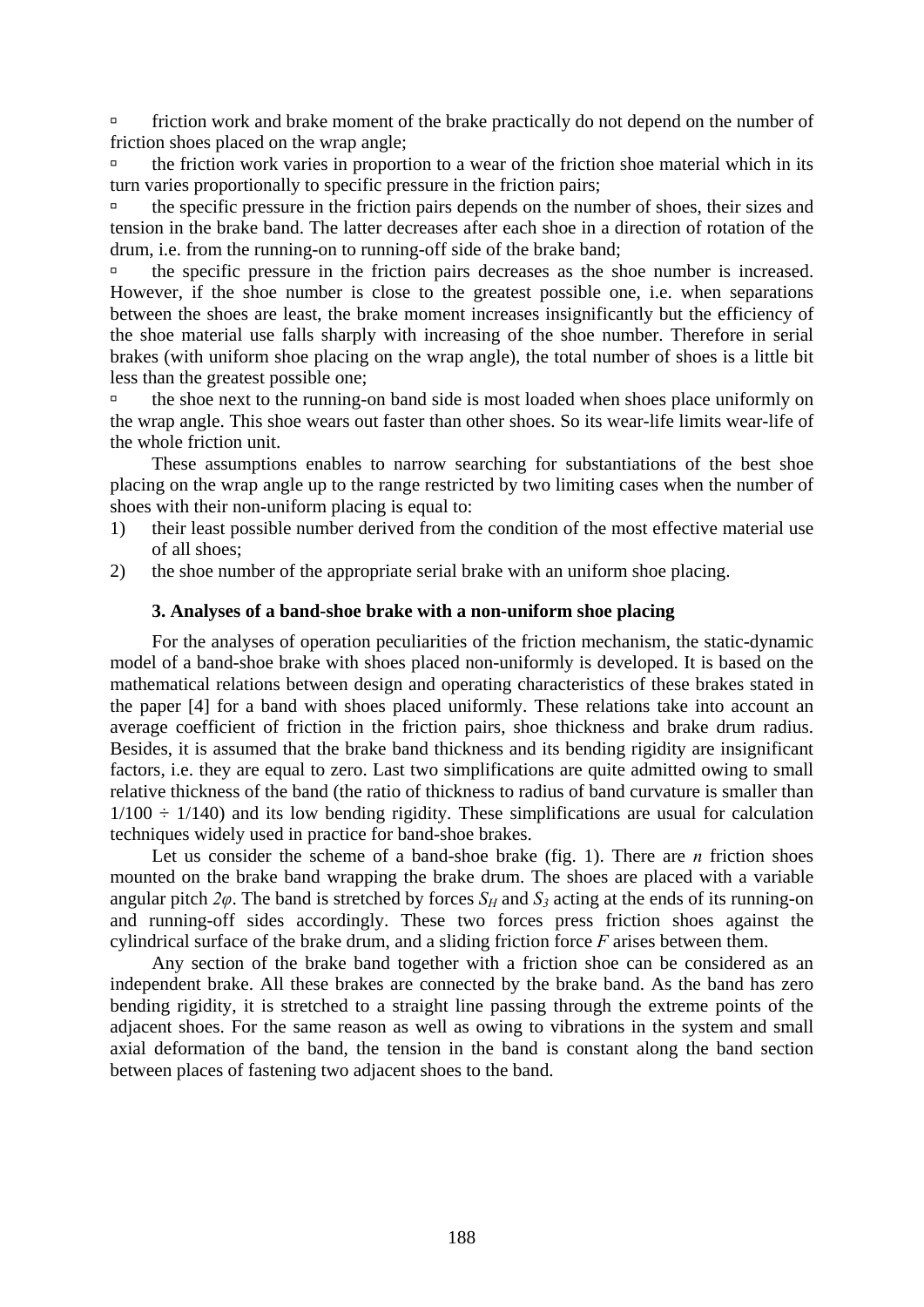

**Figure 1. Structure of a band-shoe brake with shoes placed non-uniformly on the wrap angle** *Ф***.** 

Let us consider forces applied to *i*-element of the brake (fig. 2). Band tensions  $S_{i-1}$  and  $S_i$ exert on it from the previous  $(i-1)$  and following  $(i+1)$  brake elements. The direction of their action is characterized by angles  $\varphi_{i-1}$  and  $\varphi_i$ . Forces  $N_i$  (the normal constituent of the reaction in the "drum-shoe" pair) and *Fi* (the force of sliding friction) act on the shoe from the side of the brake drum. Thus,  $F_i = N_i f$ , where f is the coefficient of sliding friction in the pair "brake" drum – friction shoe".



**Figure 2. Forces applied to** *i-***brake element.** 

The relations among the forces applied to *i-*brake element are revealed by making up and solving the following equilibrium equations: the sums of the moments concerning point *O*, and the sum of projections of forces on the axis *OY*. It is easy to show that brake force  $F_i$ can be defined from the equation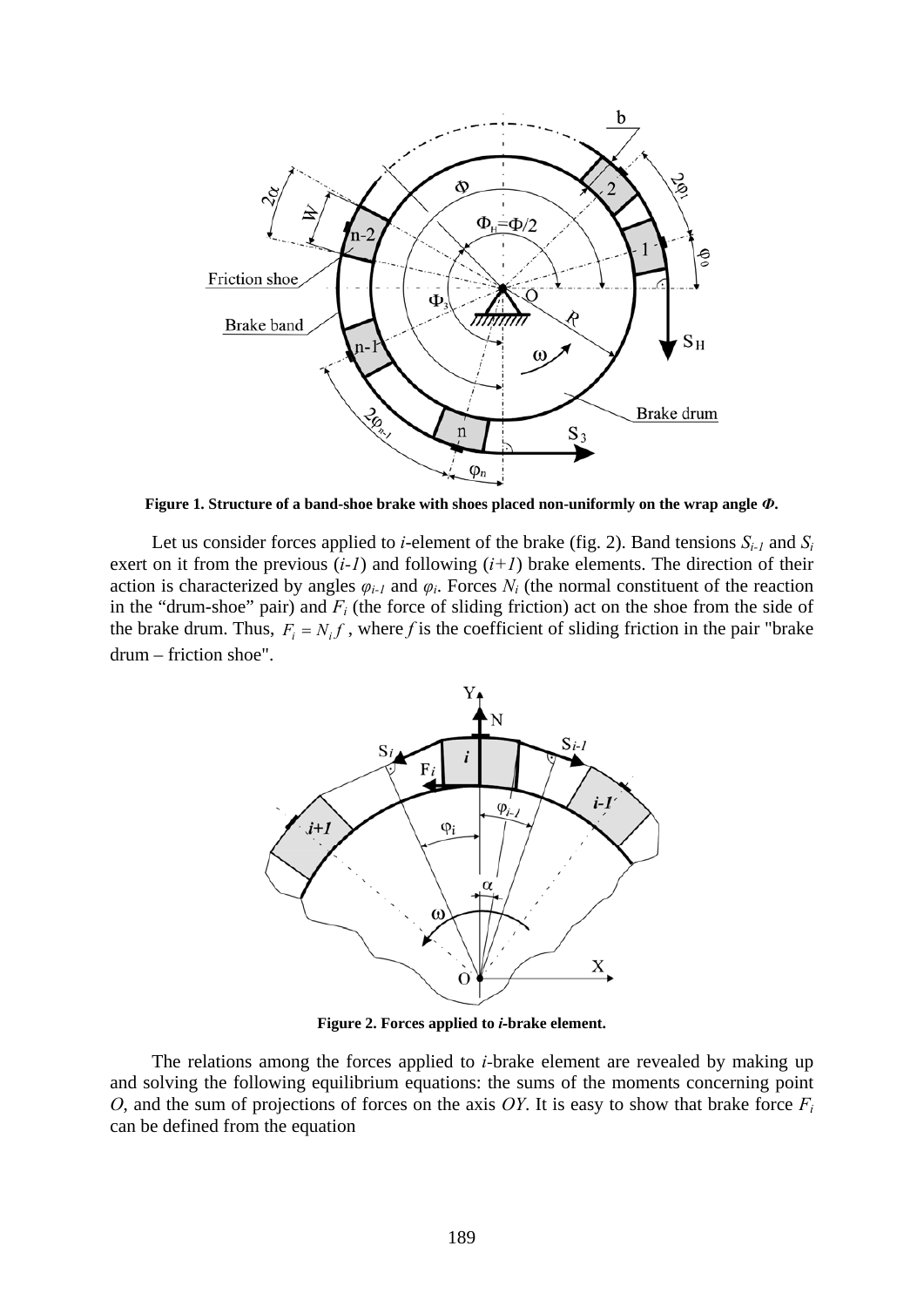$$
F_i = f(S_{i-1} \cdot \sin \varphi_{i-1} + S_i \cdot \sin \varphi_i) = f \cdot S_{i-1} \cdot \sin \varphi_{i-1} \left( 1 + \frac{S_i \cdot \sin \varphi_i}{S_{i-1} \cdot \sin \varphi_{i-1}} \right) \tag{1}
$$

and the ratio of tensions  $S_i$  and  $S_{i-1}$  depends on the brake design and the coefficient of friction

$$
\frac{S_i}{S_{i-1}} = \frac{1 - f \frac{R}{R + b} \sin \varphi_{i-1}}{1 + f \frac{R}{R + b} \sin \varphi_i}.
$$
\n(2)

Referring to equation (2), it is evident that, at a constant pitch of friction shoe placing on the wrap angle (if  $\varphi_{i-1} = \varphi_i$ ), the tension of the band decreases after each shoe from its runningon to running-off side. Thus, the condition  $S_i \leq S_{i-1}$  is met. That is why forces  $N_i$  and  $F_i$ decrease  $(N_i \le N_{i-1}$  and  $F_i \le F_{i-1}$ ) as well. It is the reason of non-uniform wear rate of the friction shoes both along the brake band and the shoe width followed by reduction in the contact ratio of the friction pairs and, as a consequence, by reduction in the brake moment [4].

It is quite obvious that, in order to eliminate these drawbacks, the two forces pressing *i*shoe (against the drum) on its both sides (acting on its running-on and running-off sides) should be identical, that is

$$
S_{i-1} \cdot \sin \varphi_{i-1} = S_i \cdot \sin \varphi_i \tag{3}
$$

Thus, the normal constituent  $N_i$  of the reaction and the sliding friction force  $F_i$  become constant for each brake element along the brake band, i.e.

$$
F_i = 2f \cdot S_i \cdot \sin \varphi_i = 2f \cdot S_{i-1} \cdot \sin \varphi_{i-1} = 2f \cdot S_H \cdot \sin \varphi_0 \tag{4}
$$

where  $\varphi_0$  is an inclination angle of the brake band on their running-on side to the first shoe (see fig. 1).

Hence, it might be expected that the wear rate for all shoes will be identical. So, condition (3) is a basis for revealing the laws of rational shoes placing for the first limiting case.

It is easy to show that condition (3) could be realized when angle  $\varphi$  is changed by the following laws:

$$
\sin \varphi_i = \frac{\sin \varphi_{i-1}}{1 - 2f \frac{R}{R + b} \sin \varphi_{i-1}};
$$
\n(5)

$$
\sin \varphi_n = \sin \varphi_0 \prod_{i=0}^{n-1} \frac{1}{1 - 2f \frac{R}{R + b}} \sin \varphi_i.
$$
 (6)

Equation (6) states that the greater the shoe serial number *n* on the band the greater the rational angular pitch of their placing (angle  $2\varphi$ ). Besides, this angle depends on angle  $\varphi_0$  – the grater the angle  $\varphi_0$  the grater the rational pitches.

The brake moments developed by each brake element *Мi* and by the brake with *n* brake elements *M* may be found with:

$$
M_i = F_i \cdot R = 2f \cdot R \cdot S_H \cdot \sin \varphi_0 \tag{7}
$$

$$
M = 2n \cdot f \cdot R \cdot S_H \cdot \sin \varphi_0. \tag{8}
$$

To achieve these moments, the force  $S_3$  should be applied to the running-off side of the brake band. The formula for finding out  $S_3$  could be received by taken simultaneous solution of equations (3) and (6) for *n*-th brake element

$$
S_3 = \frac{S_H \cdot \sin \varphi_0}{\sin \varphi_n} = S_H \prod_{i=0}^{n-1} \left( 1 - 2f \frac{R}{R + b} \sin \varphi_i \right).
$$
 (9)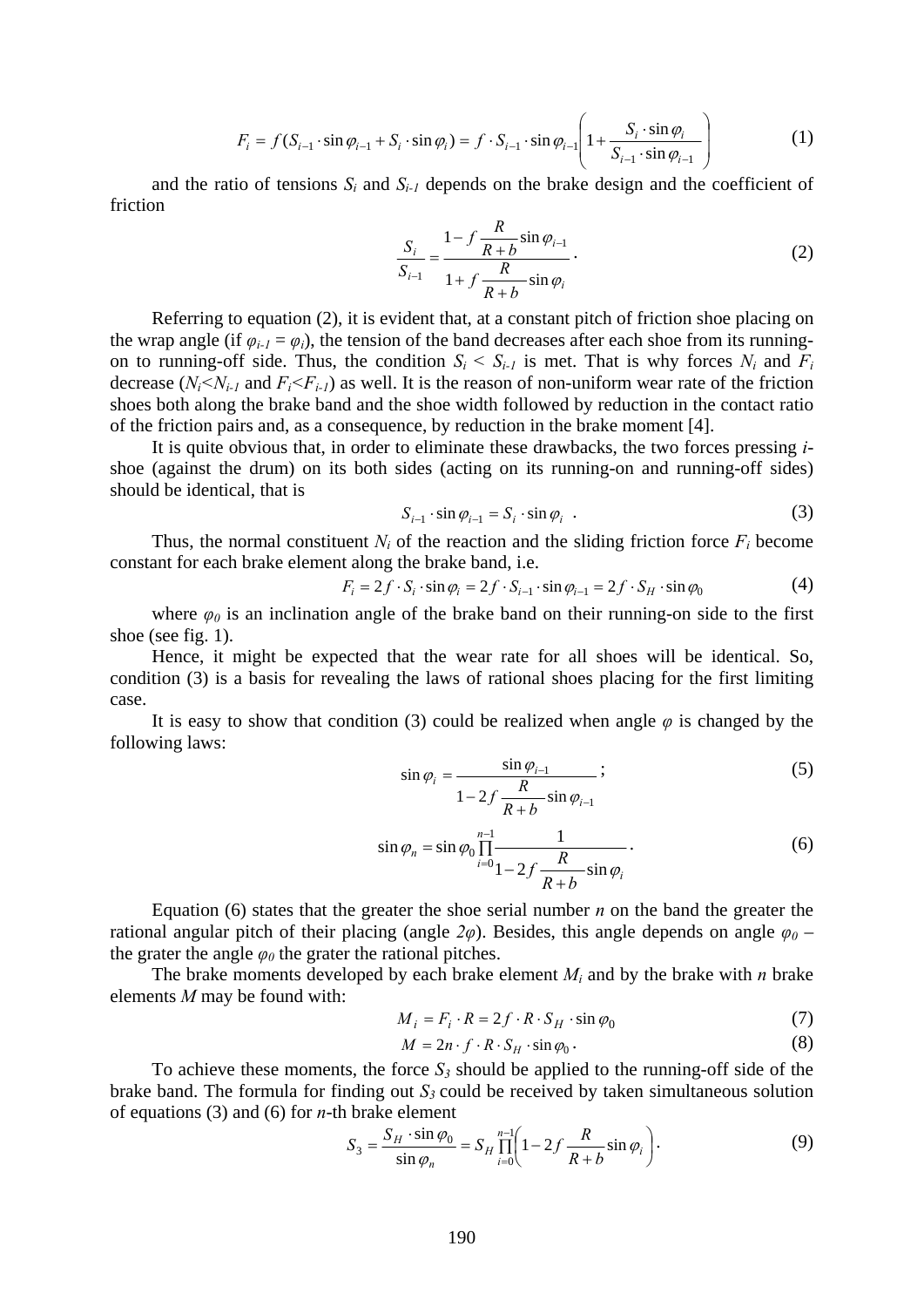When friction shoes are placed on the wrap angle, it is important to ascertain angle *φ0*. As in band-shoe brake, according to condition (3), all friction shoes are loaded equally, it may be assumed that they wear out identically. Hence, at braking, the sliding friction work is proportional to volume of the worn out friction material. Therefore, the greater the number of shoes the larger the contact ratio of the friction pairs, the smaller specific loads, and, as a consequence, the larger shoe wear-life.

The total angle  $\varphi_{\Sigma}$  equals the sum of all angular pitches  $2\varphi_i$  (their number is *n-1*), and angles  $\varphi_0$  and  $\varphi_n$ . From ratio (6), the equation for the total angle  $\varphi_\Sigma$  becomes

$$
\varphi_{\Sigma} = \varphi_0 \left( 1 + \arcsin \prod_{i=1}^{n-1} \frac{1}{1 - 2f \frac{R}{R + b} \sin \varphi_i} + 2 \sum_{i=1}^{n-2} \arcsin \prod_{i=1}^{n-1} \frac{1}{1 - 2f \frac{R}{R + b} \sin \varphi_i} \right). \tag{10}
$$

Formula (10) enables us to make the conclusion that, for some fixed value of angle  $\alpha$ , the shoe number *n* which can be placed on the brake band depends on angle  $\varphi_0$  - the smaller the angle  $\varphi_0$  the greater the number *n*. So, to increase the shoe wear-life angle  $\varphi_0$  should be reduced. The least value of  $\varphi_0$  is equal to  $\alpha$  - a half of the contact angle of a friction shoe (fig. 1).

On the other hand, as it follows from equation (8), if the shoe number *n* and tension  $S_H$ (consequently loads on bearings and shaft of the draw works) are fixed, the brake moment increases as angle  $\varphi_0$  increases. Therefore, when locating friction shoes on the wrap angle, it is necessary first of all to determine the shoe number for  $\varphi_0 = \alpha$ . Then, if the total angle  $\varphi_{\Sigma}$  is less than accepted wrap angle  $\Phi$ , it is necessary to increase angle  $\varphi$ <sup>0</sup> up to be as greater as angle *Ф*.

Now we will study an opportunity to ascertain the law of rational shoe placing on the wrap angle for the second limiting case (when the number of shoes is equal to that at uniform shoe placing in a serial design of the brake). Relation (5) enables to assume that the simplest and rather good for describing the desirable law for shoe pitch  $(2\varphi)$  may be an arithmetic or geometrical progression:

 $\sigma$  for an arithmetic progression  $\varphi_i = \varphi_{i-1} + d$ ; (11)

 $\sigma$  for a geometrical progression  $\varphi_i = \varphi_{i-1} \cdot q$  (12)

where d is the difference of the arithmetical progression, in degrees;

q is the ratio of the geometrical progression.

As it was shown by our preliminary calculations, the best results could be gained by using an arithmetical progression for the running-on side of the band  $\Phi_H$  and a geometrical progression – for its running-off side  $\Phi_3$ . In this case, the last member of the arithmetical number row is equal to the first for the geometrical number row.

It is obvious the shoe placing pitch cannot be increased beyond all bounds. From geometrical reasons namely from the condition that the brake band should not touch a cylindrical surface of the brake drum (fig. 3), we can get the expression for finding out the limiting angle *φ\** 

$$
\varphi^* = \arcsin\frac{W}{2(R+b)} + \arccos\frac{R}{R+b}.
$$
\n(13)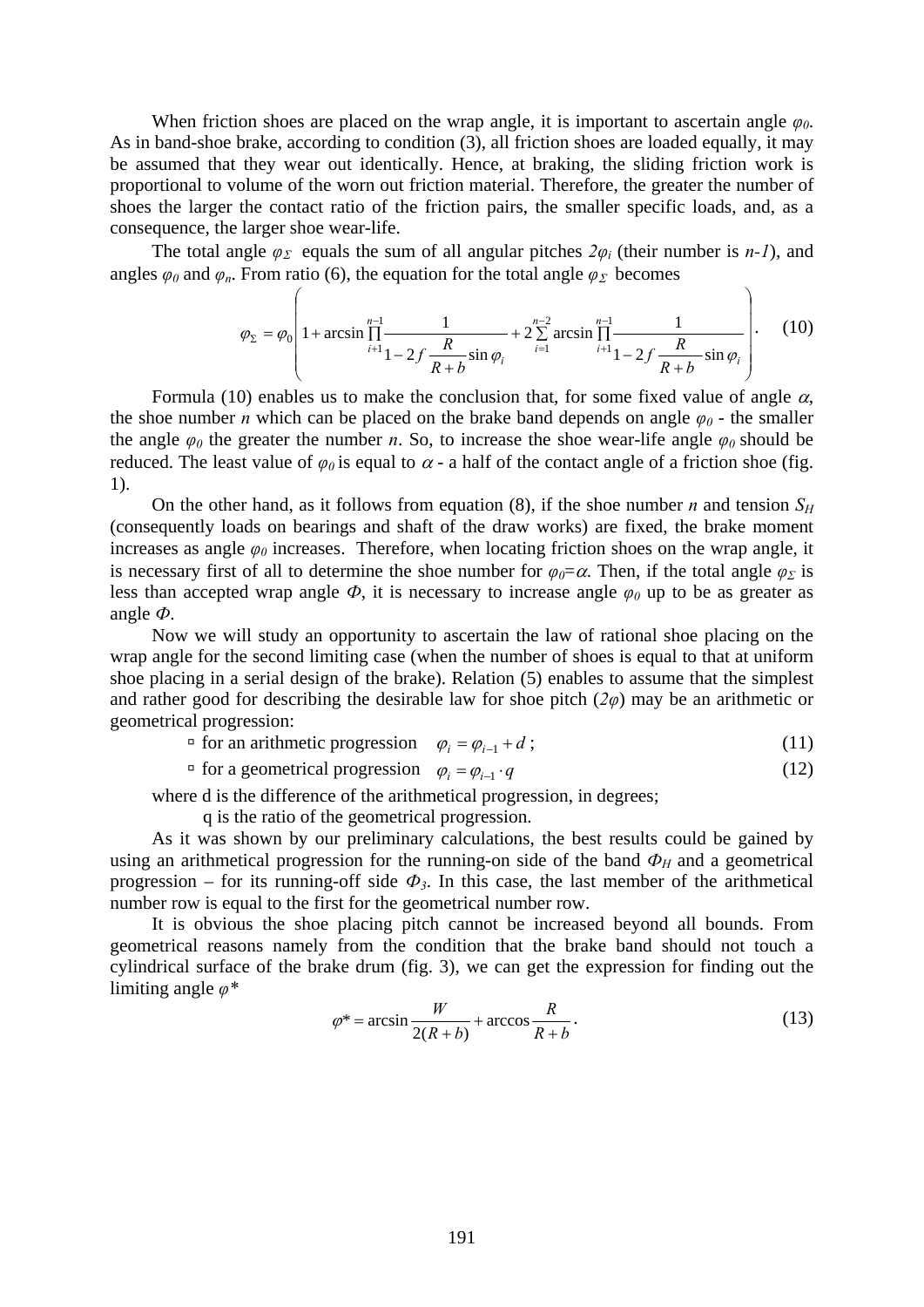

**Figure 3. Limiting angle** *φ\*.*

### **4. Discussion of the results**

We will now use the offered model of the brake and the law of shoe placing on the wrap angle to determine friction unit parameters for draw works BU-2500EP. For comparison of efficiency of the offered decisions, all brake parameters except shoe numbers and their placing are the same as in the serial design namely: *R=725 mm*, *W=120 mm*, *b=30 mm*, the shoe material *FK-24A* in contact to steel *35XHP* has an average coefficient of friction *f=0.33*, shoe number  $n=20$ , wrap angle  $\Phi = 270^\circ$ , angular pitch of shoe placing for the serial brake  $2\varphi = 13.5^\circ$  (or  $\varphi = 6.75^\circ$ ). The design tension of the brake band in its running-on side *S<sub>H</sub>* is accepted equal to *160 kN*.

 The design parameters of the friction units (for the offered and serial designs) are presented in fig. 4-6. They were computed by using software we developed specifically for this study.





**1** – the arithmetical row on angle  $\Phi_H$  (12 shoes) and the geometrical row on angle  $\Phi_3$  (8 shoes); **2 - according to condition (5); 3 - serial design.**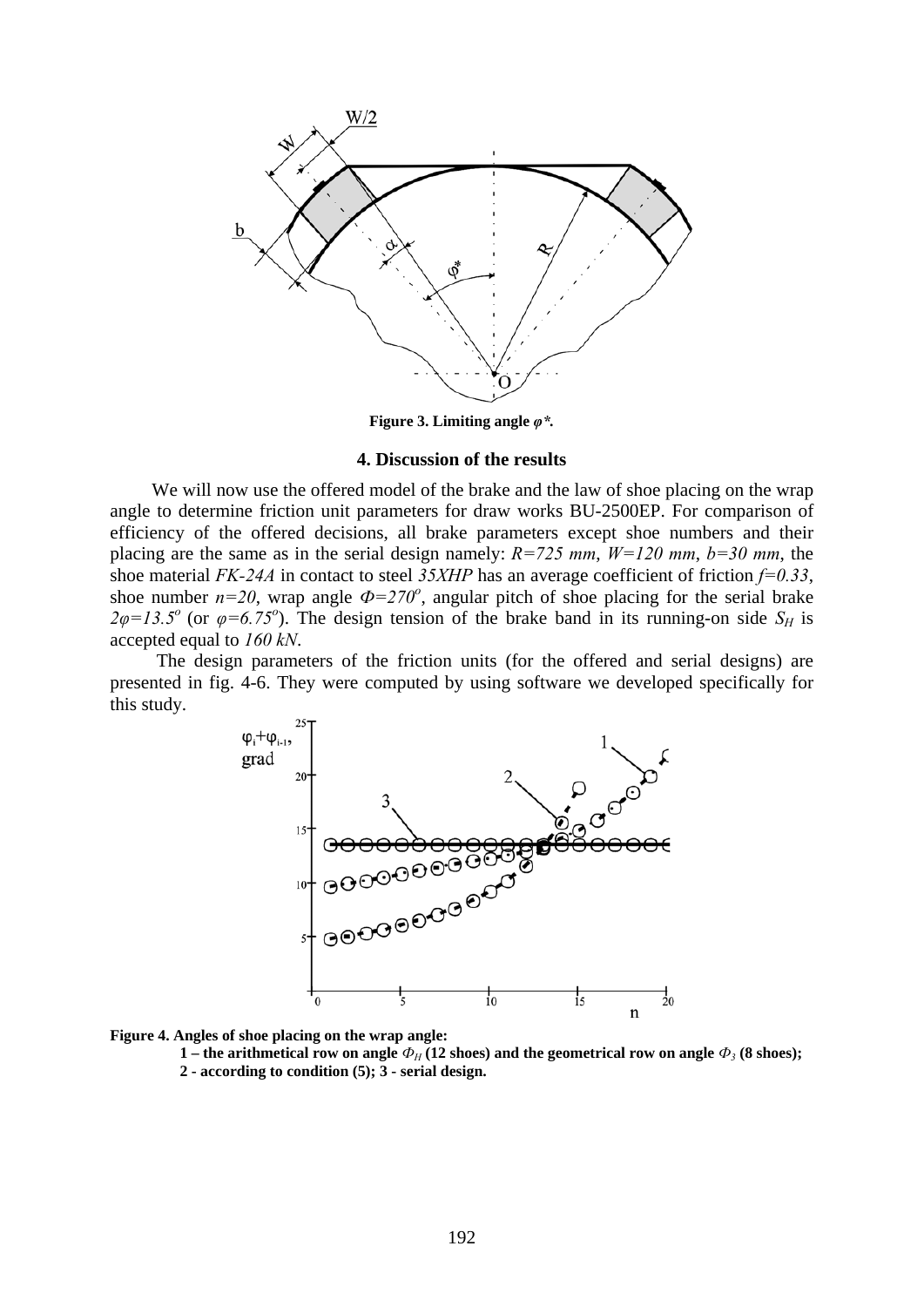

**Figure 5. The forces pressing the friction shoes against the working surface of the brake drum**   $(P_{Ni} = S_i \sin \varphi_i + S_{i-1} \sin \varphi_{i-1})$ : 4 - same as 2 but at the increased tension in the brake band  $(S_H=214kN)$ . The other designations see fig. 4.



**Figure 6. Brake moments created by the separate shoes (a) and cumulative totals (b) Designations see fig. 4 and 5.** 

Comparison curves 1 and 3 in fig. 4-6 enable us to make the following conclusions. The increase of density of the shoe placing (as well as the reduction of the shoe angular pitch and contact ratio) on the running-on side of the band at their constant total number causes essential levelling up loads on shoes and, as a consequence, the brake moments created by them. At the practically identical total brake moments (diagrams 1 and 3 in fig. 6, b) and loads